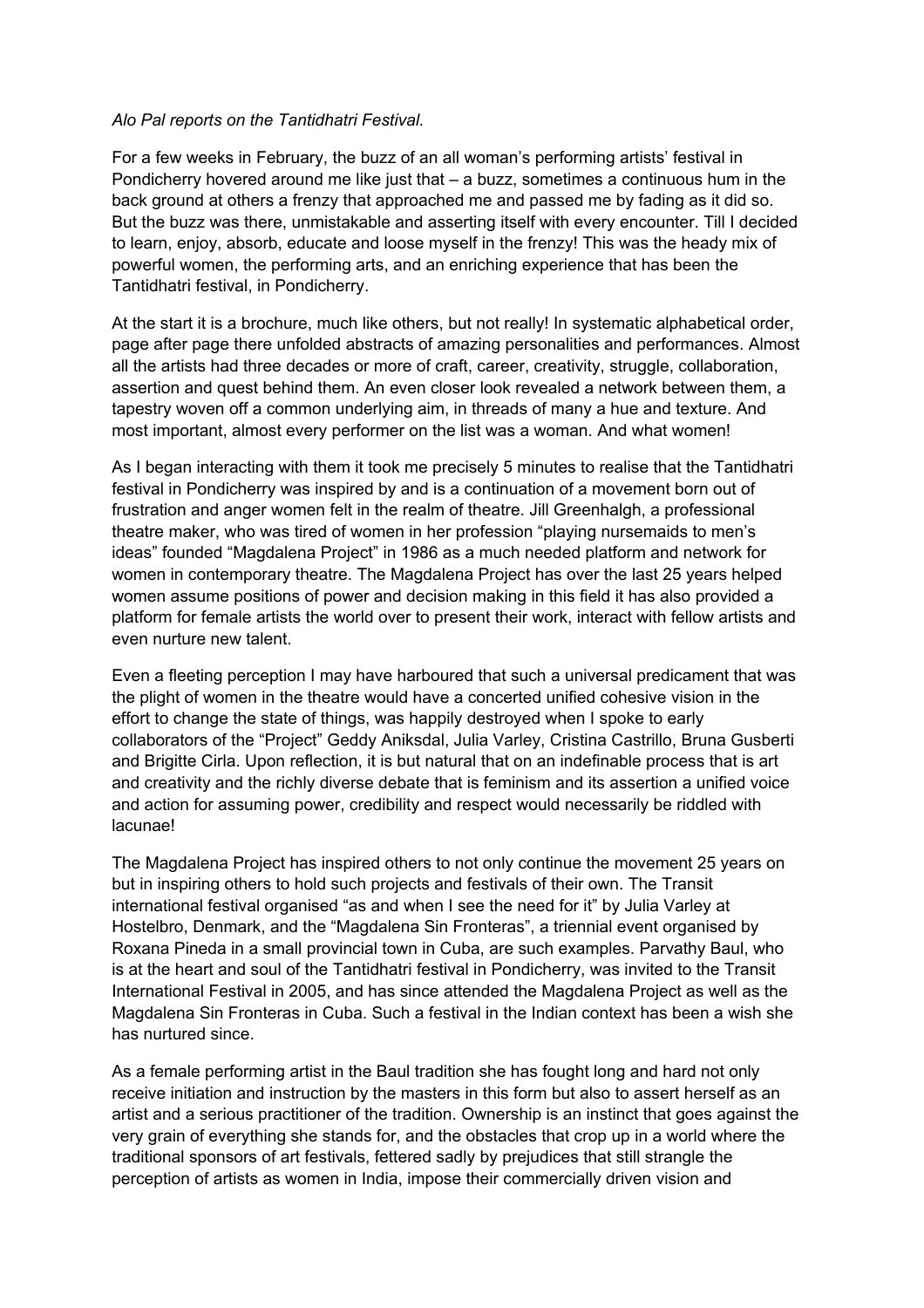propaganda. This made organisation and raising of funds for the Tantidhatri festival almost impossible.

Parvathy fought the system for three years and tried in vain to host the festival in Trivandrum and Bombay. By the end of 2011 when cancellation of the project was imminent, she turned to Lalit Verma of the Aurodhan Art Gallery in Pondicherry asking if him if he could use his resources, venues and contacts with like minded people in Pondicherry and Auroville and make this exceptional festival of the best women performers the world over present their work in a spirit and set up that was non commercial, devoid of a narrow vision that "ownership" would otherwise exact and in a spirit of constructive exchange in the form of talks, workshops and performances.

Where there is vision there forms a way, and the Divine helps. In the beginning despite the goodwill and enthusiasm of the likes of Lalit Verma, and Krishna Devanandan in Auroville, in Pondicherry too the doors seemed shut. Till the sheer conviction that this event was too important to be cancelled was slowly recognised and doors began to open and the vision began to take shape.

But why replicate in India an event already established elsewhere? Where would Tantidhatri find its own identity? As Parvathy points out, and a glance through the list of artists the unique flavour of this festival reveals itself, Tantidhatri, or the woman thread bearer in this festival is also as much the artist who expresses her creativity in experimental, avant garde theatre as much as the as the performers who perpetuate traditional art forms passed on from Master to disciple. Pondicherry may not have been the first choice of venue, but in Parvathy's experience Pondicherry is the only place she knows where experimental and traditional art find equal and enthusiastic acceptance. There is something special about the city, the people, its spiritual base that has brought here a certain type of audience that she finds in no place else.

Thus while we have artists like Helen Varley Jamieson, who uses theatre and the digital media to stage a performance that uses the internet as its venue, a concept that defies the definition of theatre even among the avant garde, there is Macheri Parambil Padmavathy, of the Pulluvan community in Kerala, steeped in the age old traditions of Naga Kolams and Pulluvan singing. A mix of art, song, tantra, healing and occultism that is a Snake worship tradition as old as the legends of the Mahabharata itself. Performances by Daniella Regnoli, founder member of the Teatro Poltach, way back in 1976 when one can only imagine the struggles of a woman trying to establish a theatre in the days when Italy faced internal terrorism by the red brigade. And Nathalie Mentha who evokes the period between the great wars with the songs of Edith Piaf. And none other than Margi Vijaykumar, without doubt the foremost artist of the Kathakali dance form, finding a place in this festival for his extraordinary streevesham (female characters) in the repertoire. Rwita Dutta Chakraborty, who is in the unique position of a disciple of lengendary Tripti Mitra, a guru born in 1925, who had by her sheer genius already fought the battles and chartered the path in Bengal for feminine theatre artists. Rwita in her performance pays a tribute to her Guru by appropriating her iconic Aparajita is a production she calls Nibedone Aparajita, who, as says Rwita unlike her stage character in the original, remains indeed invincible.

Tantidhatri has widened our horizons, and the Pondicherry audience has been truly blessed to witness this unprecedented celebration of women in the performing arts. Had it not been for this festival where else would we have the opportunity to experience the magic that is the fourth voice that comes out of three voices singing a capella in traditional polyphony (three